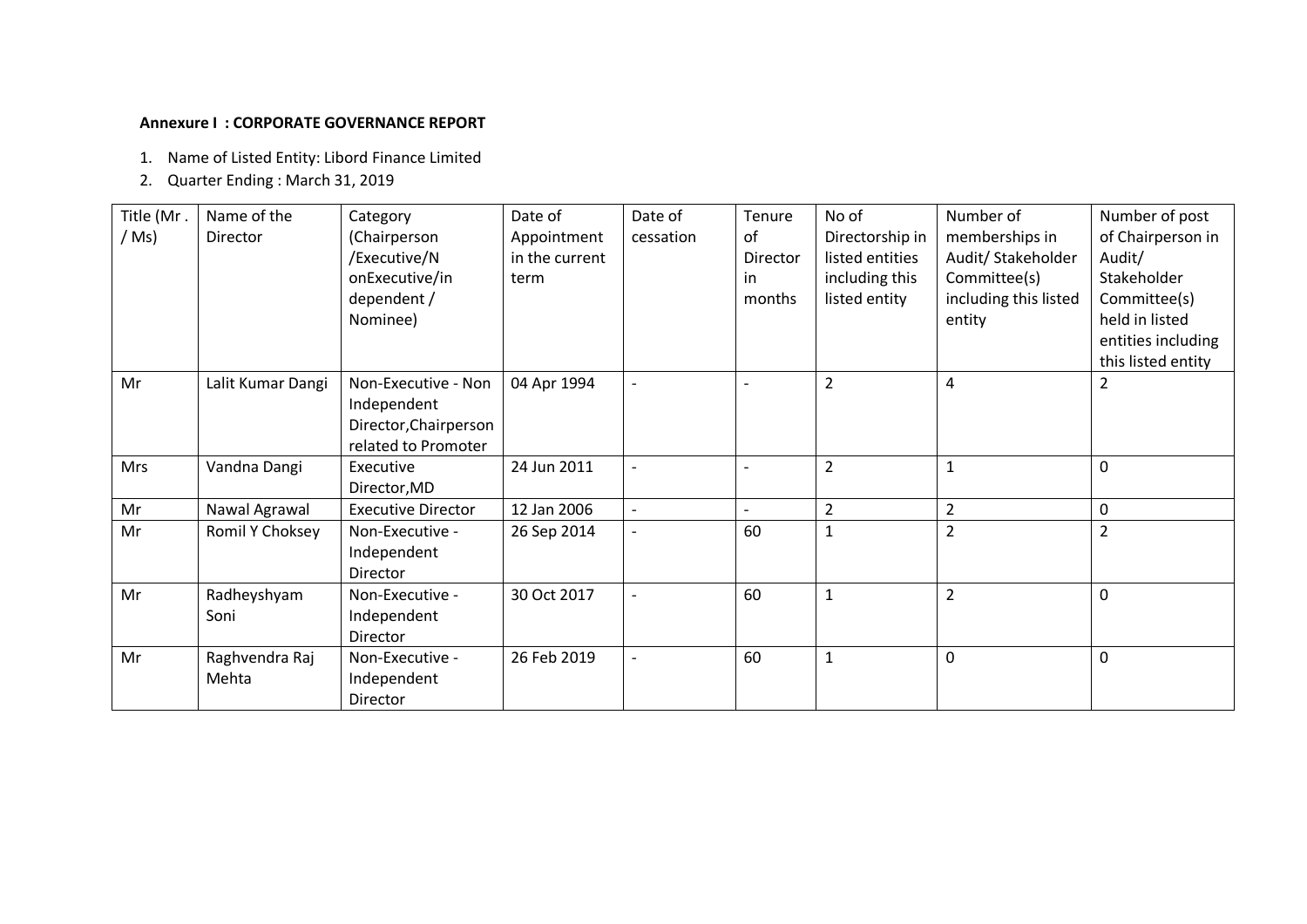| <b>II. Composition of Committees</b>        |                                             |                                                   |  |  |  |
|---------------------------------------------|---------------------------------------------|---------------------------------------------------|--|--|--|
| Name of Committee                           | Name of Committee Members                   | Category                                          |  |  |  |
| 1. Audit Committee                          | Mr. Romil Y Choksey                         | Non-Executive - Independent Director, Chairperson |  |  |  |
|                                             | Mr. Radheyshyam Soni                        | Non-Executive - Independent Director, Member      |  |  |  |
|                                             | Mr. Lalit Kumar Dangi                       | Non-Executive - Non Independent Director, Member  |  |  |  |
| Nomination & Remuneration Committee<br>2.   | Mr. Romil Y Choksey                         | Non-Executive - Independent Director, Chairperson |  |  |  |
|                                             | Mr. Radheyshyam Soni                        | Non-Executive - Independent Director, Member      |  |  |  |
|                                             | Mr. Lalit Kumar Dangi                       | Non-Executive - Non Independent Director, Member  |  |  |  |
| Risk Management Committee (If<br>3.         | Not Applicable                              |                                                   |  |  |  |
| applicable)                                 |                                             |                                                   |  |  |  |
| Stakeholder's Relationship Committee<br>4.  | Mr. Lalit Kumar Dangi                       | Non-Executive - Non Independent Director,         |  |  |  |
|                                             |                                             | Chairperson                                       |  |  |  |
|                                             | Mr. Nawal Agrawal                           | Executive Director, Member                        |  |  |  |
| III. Meeting of Board of Directors          |                                             |                                                   |  |  |  |
| Date(s) of Meeting (if any) in the previous | Date(s) of Meeting (if any) in the relevant | Maximum gap between any two consecutive           |  |  |  |
| quarter                                     | quarter                                     | meetings in number of days                        |  |  |  |
| 29 Oct 2018                                 |                                             | 0                                                 |  |  |  |
|                                             | 13 Feb 2019                                 | 106                                               |  |  |  |
|                                             | 26 Feb 2019                                 | 12                                                |  |  |  |
|                                             | 30 Mar 2019                                 | 31                                                |  |  |  |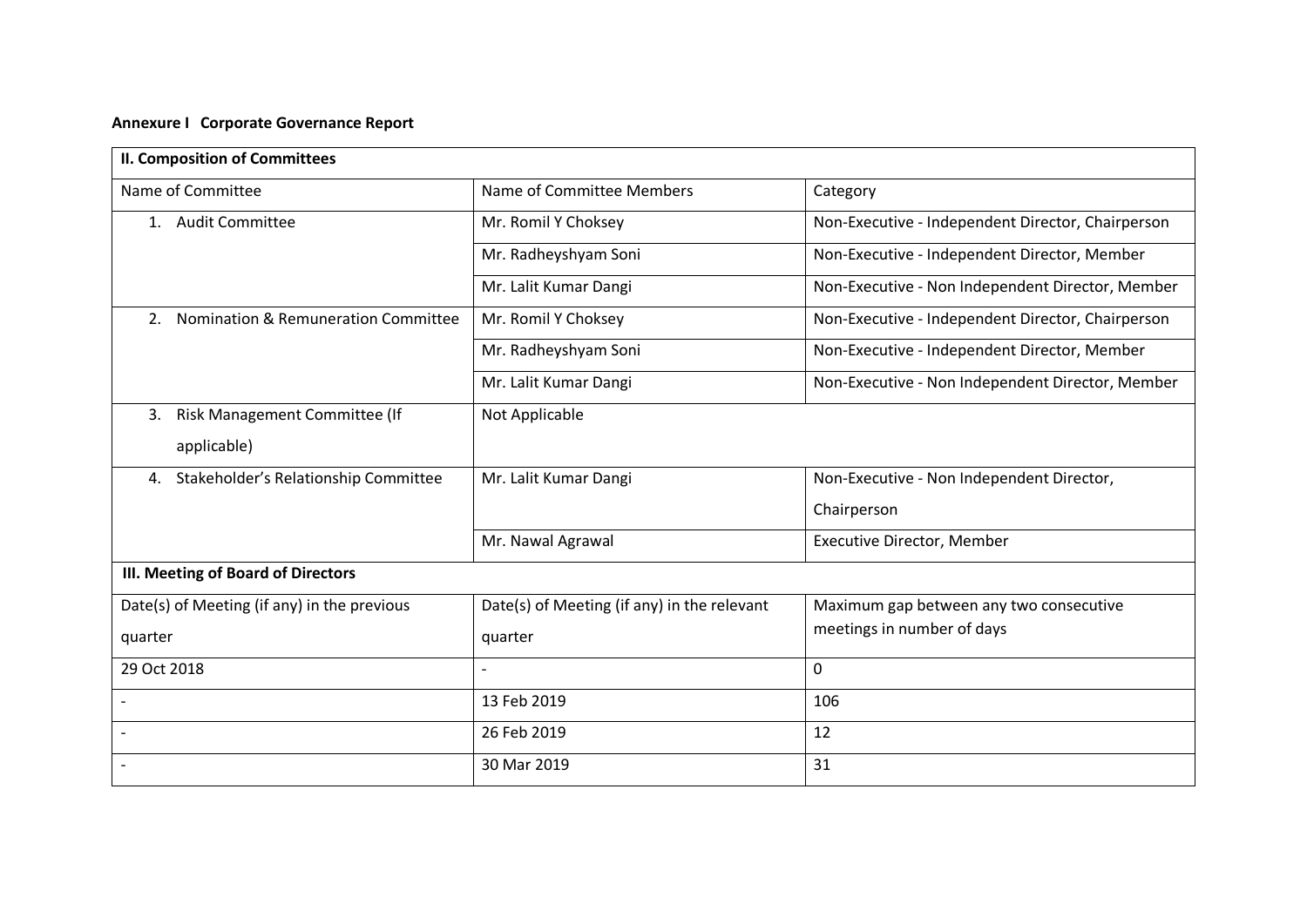| <b>IV. Meeting of Committees</b>                                      |           |                                                |                                   |  |  |
|-----------------------------------------------------------------------|-----------|------------------------------------------------|-----------------------------------|--|--|
| Date(s) of meeting of the<br>Whether requirement of Quorum            |           | Date(s) of meeting of the                      | Maximum gap between any two       |  |  |
| committee<br>met                                                      |           | committee                                      | consecutive meetings in number of |  |  |
| in the relevant quarter                                               | (details) | in the previous quarter                        | days                              |  |  |
| <b>Audit Committee</b>                                                |           |                                                |                                   |  |  |
| 13 Feb 2019                                                           | Yes,3     | 29 Oct, 2018                                   | 106                               |  |  |
| <b>Nomination &amp; Remuneration Committee</b>                        |           |                                                |                                   |  |  |
| 26 Feb 2019                                                           | Yes,3     | $\qquad \qquad -$                              | $\sim$                            |  |  |
| 30 Mar 2019                                                           | Yes,2     | $\overline{\phantom{a}}$                       | 31                                |  |  |
| <b>Stakeholders Relationship Committee</b>                            |           |                                                |                                   |  |  |
| 05 Feb 2019                                                           | Yes,2     | 31 Dec 2018                                    | 35                                |  |  |
| 07 Feb 2019                                                           | Yes,2     | $\overline{a}$                                 | $\mathbf{1}$                      |  |  |
| 11 Feb 2019                                                           | Yes,2     | $\overline{a}$                                 | 3                                 |  |  |
| 26 Feb 2019                                                           | Yes,2     | $\overline{a}$                                 | 14                                |  |  |
| 01 Mar 2019                                                           | Yes,2     | $\overline{a}$                                 | $\overline{2}$                    |  |  |
| 05 Mar 2019                                                           | Yes,2     | $\overline{a}$                                 | 3                                 |  |  |
| 07 Mar 2019                                                           | Yes,2     | $\overline{a}$                                 | $\mathbf{1}$                      |  |  |
| 15 Mar 2019                                                           | Yes,2     | $\qquad \qquad -$                              | $\overline{7}$                    |  |  |
| 19 Mar 2019                                                           | Yes,2     | $\overline{a}$                                 | 3                                 |  |  |
| <b>V. Related party Transactions</b>                                  |           |                                                |                                   |  |  |
| Subject                                                               |           | Compliance Status (Yes/No/NA) refer note below |                                   |  |  |
| Whether prior approval of audit committee obtained                    |           | Yes                                            |                                   |  |  |
| Whether shareholder approval obtained for material RPT                |           | <b>NA</b>                                      |                                   |  |  |
| Whether details of RPT entered into pursuant to omnibus approval have |           | <b>NA</b>                                      |                                   |  |  |
| been                                                                  |           |                                                |                                   |  |  |
| reviewed by Audit Committee                                           |           |                                                |                                   |  |  |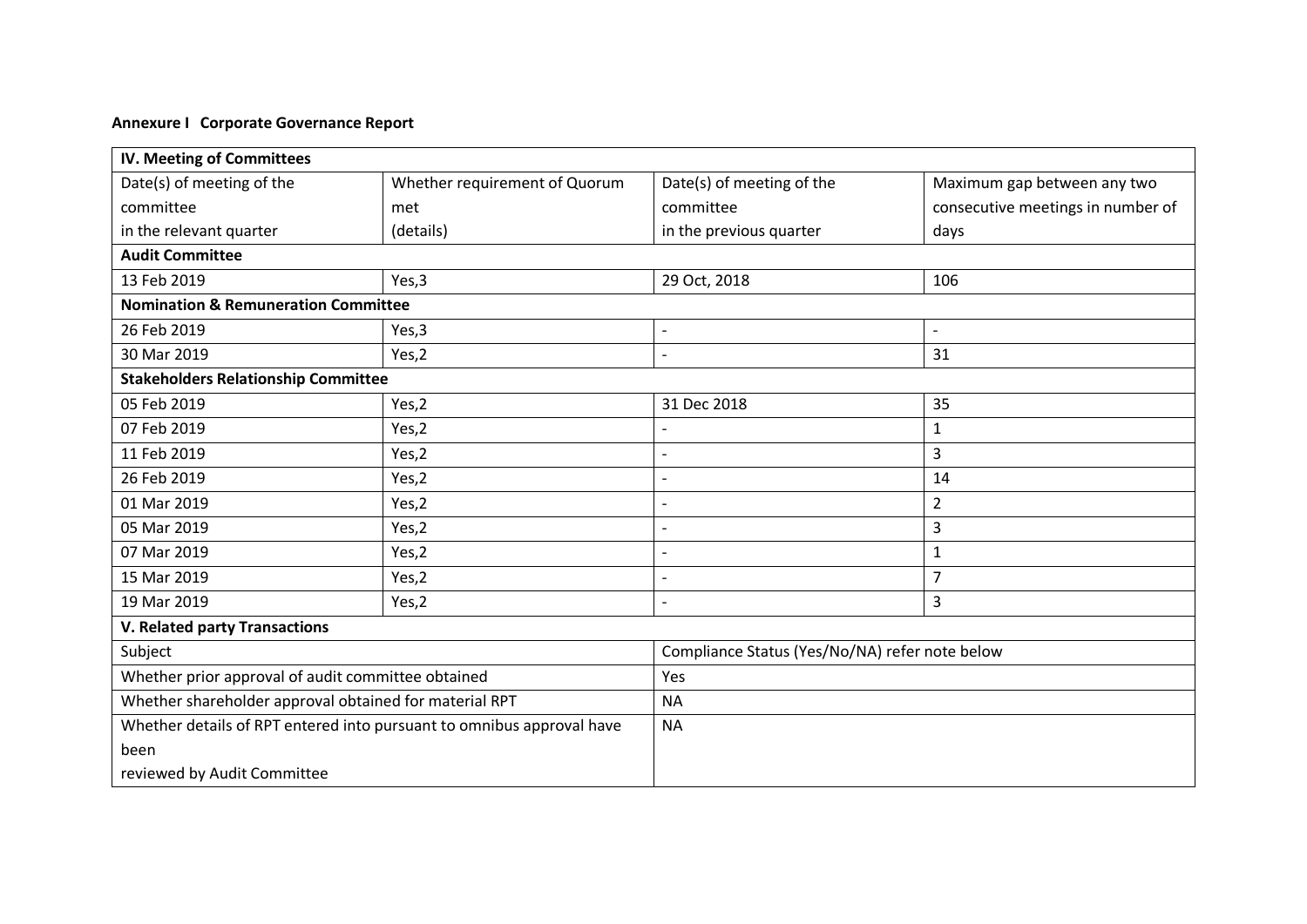| ı. | Affirmations at the end of the Quarter                                                                                     |            |
|----|----------------------------------------------------------------------------------------------------------------------------|------------|
|    | Subject                                                                                                                    | Compliance |
|    |                                                                                                                            | status     |
| 1. | The composition of board of directors is in terms of SEBI (Listing obligations and disclosure requirements) Regulations,   | Yes        |
|    | 2015                                                                                                                       |            |
| 2. | The composition of audit committee is in terms of SEBI (Listing obligations and disclosure requirements) Regulations, 2015 | Yes        |
| 3. | The composition of the nomination and remuneration committee is in terms of SEBI (Listing obligations and disclosure       | <b>Yes</b> |
|    | requirements) Regulations, 2015                                                                                            |            |
| 4. | The composition of the stakeholders relationship committee is in terms of SEBI (Listing obligations and disclosure         | Yes        |
|    | requirements) Regulations, 2015                                                                                            |            |
| 5. | The composition of the risk management committee is in terms of SEBI (Listing obligations and disclosure requirements)     | <b>NA</b>  |
|    | Regulations, 2015                                                                                                          |            |
| 6. | The committee members have been made aware of their powers, role and responsibilities as specified in of SEBI (Listing     | Yes        |
|    | obligations and disclosure requirements) Regulations, 2015                                                                 |            |
| 7. | The meetings of the board of directors and the above committees have been conducted in the manner as specified SEBI        | Yes        |
|    | (Listing obligations and disclosure requirements) Regulations, 2015                                                        |            |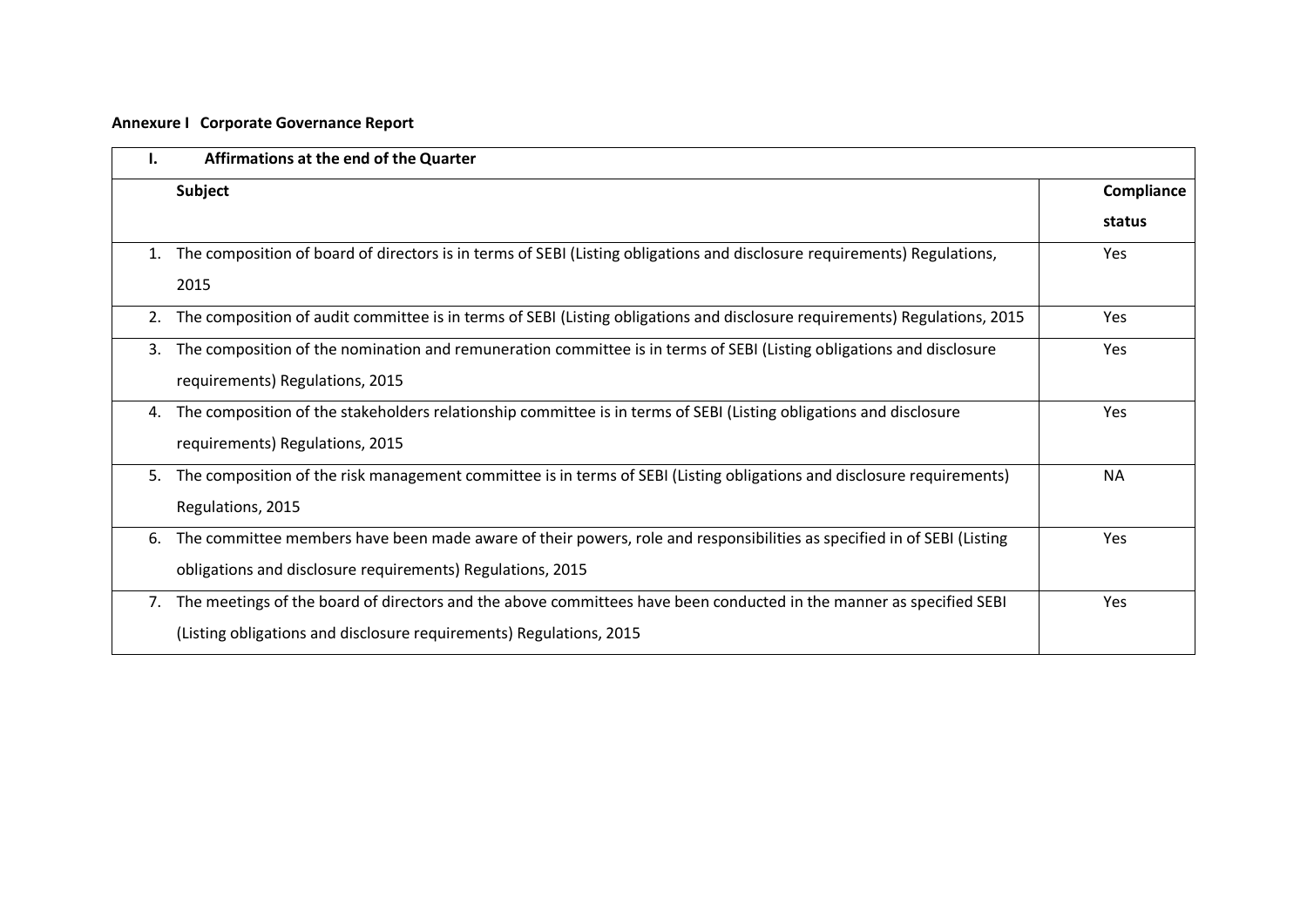|                | <b>Annual Affirmations</b><br>II.                                                               |                      |            |  |  |
|----------------|-------------------------------------------------------------------------------------------------|----------------------|------------|--|--|
| Sr.            | <b>Particulars</b>                                                                              | <b>Regulation</b>    | Compliance |  |  |
|                |                                                                                                 | <b>Number</b>        | status     |  |  |
| $\mathbf{1}$   | Independent directors have been appointed in terms of specified criteria of independence and or | $16(1)(b)$ &         | Yes        |  |  |
|                | eligibility                                                                                     | 25(6)                |            |  |  |
| $\overline{2}$ | Board composition                                                                               | 17(1)                | Yes        |  |  |
| 3              | Meeting of board of directors                                                                   | 17(2)                | Yes        |  |  |
| $\overline{4}$ | Review of compliance reports                                                                    | 17(3)                | Yes        |  |  |
| 5              | Plans for orderly succession for appointments                                                   | 17(4)                | <b>NA</b>  |  |  |
| 6              | Code of conduct                                                                                 | 17(5)                | Yes        |  |  |
| $\overline{7}$ | Fees or compensation                                                                            | 17(6)                | <b>NA</b>  |  |  |
| 8              | Minimum information                                                                             | 17(7)                | Yes        |  |  |
| 9              | Compliance certificate                                                                          | 17(8)                | Yes        |  |  |
| 10             | Risk assessment and management                                                                  | 17(9)                | Yes        |  |  |
| 11             | Performance evaluation of independent directors                                                 | 17(10)               | Yes        |  |  |
| 12             | Composition of audit committee                                                                  | 18(1)                | Yes        |  |  |
| 13             | Meeting of audit committee                                                                      | 18(2)                | Yes        |  |  |
| 14             | Composition of nomination and remuneration committee                                            | $19(1)$ & (2)        | Yes        |  |  |
| 15             | Composition of stakeholder relationship committee                                               | $20(1)$ & $(2)$      | Yes        |  |  |
| 16             | Composition and role of risk management committee                                               | 21(1), (2), (3), (4) | <b>NA</b>  |  |  |
| 17             | Vigil mechanism                                                                                 | 22                   | Yes        |  |  |
| 18             | Policy for related party transaction                                                            | 23(1), (5), (6), (7) | Yes        |  |  |
|                |                                                                                                 | &(8)                 |            |  |  |
| 19             | Prior or omnibus approval of audit committee for all related party transactions                 | 23(2), (3)           | Yes        |  |  |
| 20             | Approval for material related party transactions                                                | 23(4)                | Yes        |  |  |
| 21             | Composition of board of directors of unlisted material subsidiary                               | 24(1)                | <b>NA</b>  |  |  |
| 22             | Other corporate governance requirements with respect to subsidiary of listed entity             | 24(2), (3), (4), (5) | <b>NA</b>  |  |  |
|                |                                                                                                 | &(6)                 |            |  |  |
| 23             | Maximum directorship and tenure                                                                 | $25(1)$ & $(2)$      | Yes        |  |  |
| 24             | Meeting of independent directors                                                                | $25(3)$ & $(4)$      | Yes        |  |  |